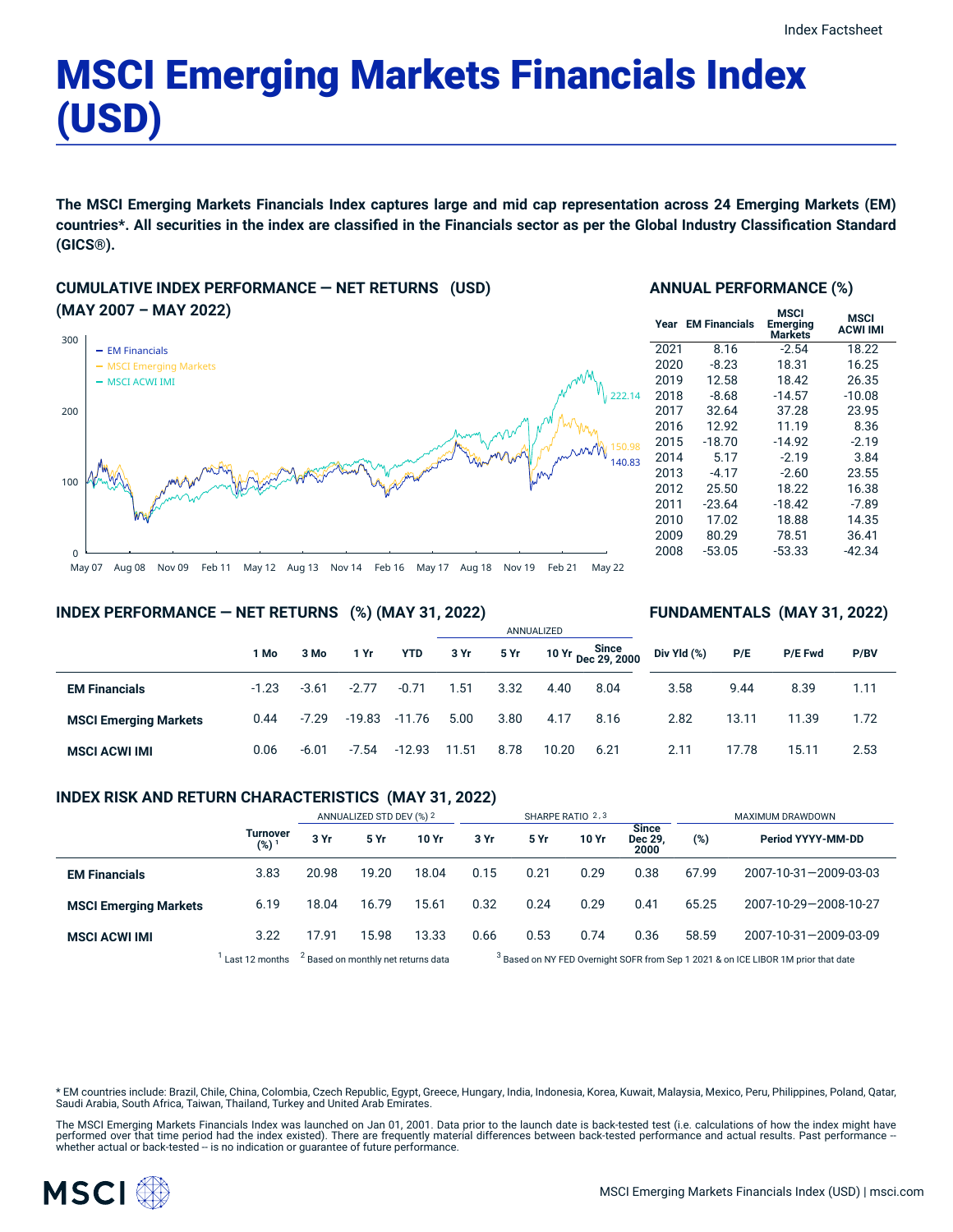#### **INDEX CHARACTERISTICS**

|                     | <b>EM Financials</b>          |  |
|---------------------|-------------------------------|--|
| Number of           | 238                           |  |
| <b>Constituents</b> |                               |  |
|                     | <b>Mkt Cap (USD Millions)</b> |  |
| Index               | 1,507,133.63                  |  |
| Largest             | 71,583.87                     |  |
| <b>Smallest</b>     | 135.39                        |  |
| Average             | 6.332.49                      |  |
| <b>Median</b>       | 2,653.05                      |  |
|                     |                               |  |

#### **TOP 10 CONSTITUENTS**

|          | <b>EM Financials</b>               |                                 | Country   | <b>Float Adi Mkt Cap</b> | Index   |
|----------|------------------------------------|---------------------------------|-----------|--------------------------|---------|
| er of    | 238                                |                                 |           | USD Billions)            | Wt. (%) |
| tituents |                                    | CHINA CONSTRUCTION BK H         | <b>CN</b> | 71.58                    | 4.75    |
|          | (USD Millions)<br><b>Mkt Cap (</b> | AL RAJHI BANKING & INV          | <b>SA</b> | 51.68                    | 3.43    |
|          | 1,507,133.63                       | <b>HOUSING DEV FINANCE CORP</b> | IN        | 51.09                    | 3.39    |
| ∣st      | 71,583.87                          | <b>ICICI BANK</b>               | IN        | 49.80                    | 3.30    |
|          |                                    | SAUDI NATIONAL BANK             | <b>SA</b> | 42.36                    | 2.81    |
| est      | 135.39                             | PING AN INSURANCE H             | CN        | 40.59                    | 2.69    |
| ıge      | 6.332.49                           | ICBC H                          | <b>CN</b> | 33.87                    | 2.25    |
| an       | 2,653.05                           | <b>BANK OF CHINA H</b>          | <b>CN</b> | 31.90                    | 2.12    |
|          |                                    | <b>BANK CENTRAL ASIA</b>        | ID        | 29.49                    | 1.96    |
|          |                                    | <b>OATAR NATIONAL BANK</b>      | QA        | 26.78                    | 1.78    |
|          |                                    | Total                           |           | 429.14                   | 28.47   |

#### **FACTORS - KEY EXPOSURES THAT DRIVE RISK AND RETURN MSCI FACTOR BOX**



**INDUSTRY GROUP WEIGHTS**

# Banks 75.96% Insurance 12.33% Diversified Financials 11.71% 75.96% 12.33% 11.71%

### **MSCI FaCS**



broad global index - MSCI ACWI IMI.

Neutral factor exposure (FaCS = 0) represents MSCI ACWI IMI.

#### **COUNTRY WEIGHTS**